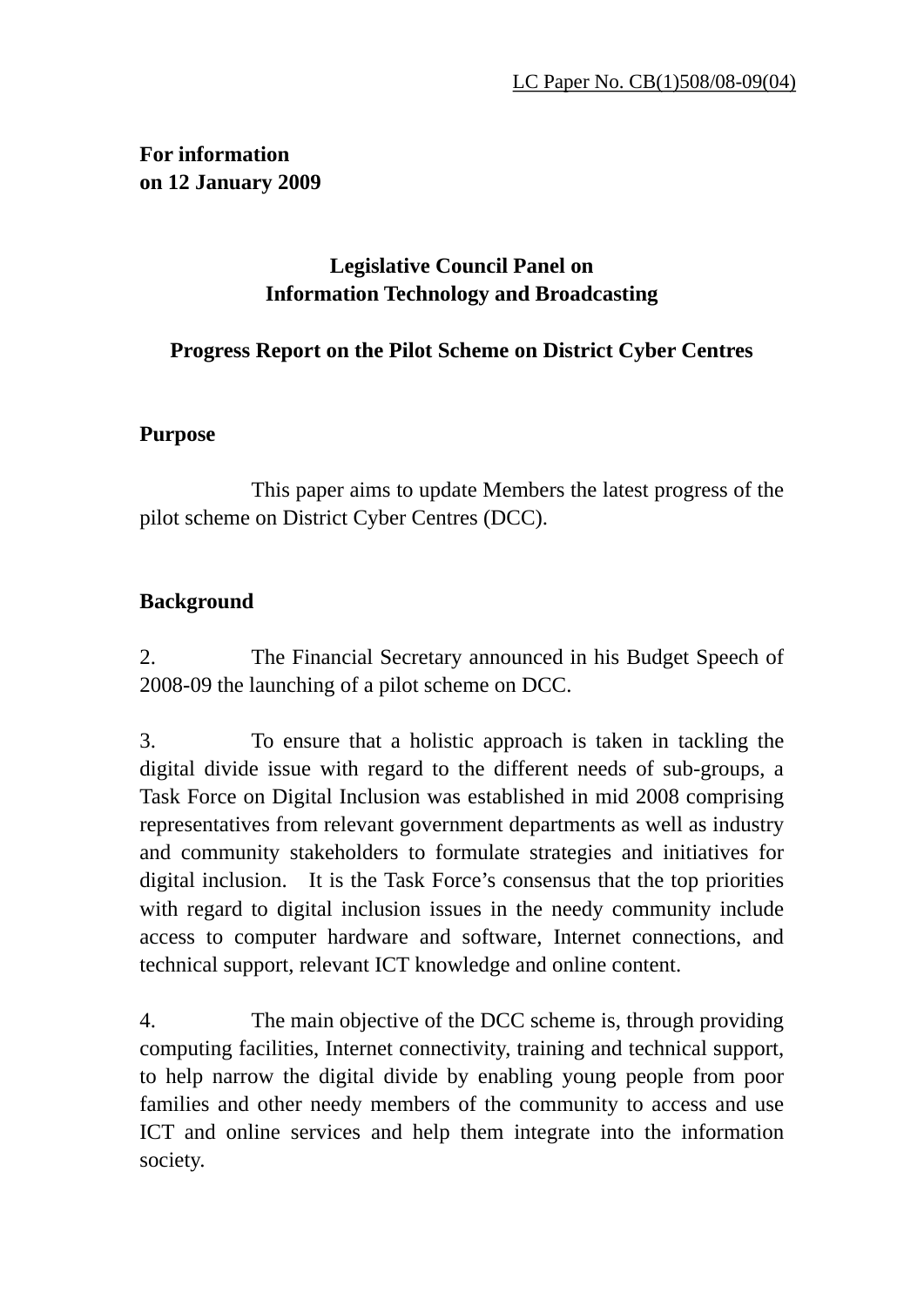5. The DCC initiative complements other digital inclusion initiatives, such as sponsorship of the Digital Solidarity Fund, and technology donation and sponsored broadband programmes. These initiatives – and others being considered by the Task Force on Digital Inclusion – address priorities, such as access to the Internet at home, which are not covered by the DCC programme.

### **Current Issue**

6. Many organisations, either private corporations or social service bodies, are running various digital inclusion programmes to help tackle the digital divide issue in Hong Kong. Some of them have been operating computer centres in various districts for some time. These centres normally provide computer access with Internet connection for different needy groups or the general public; they also organise basic training courses on computer usage and application.

7. Many of these centres are facing similar challenges in operation, including lack of adequate technical support for maintaining the computer facilities and rendering assistance to the users; lack of funding for daily operations as well as for periodic hardware and software updates; and difficulties in attracting, engaging and sustaining the target users' participation.

8. There is no overall coordination of these centres' operations. The continuity and scope of service provision are subject to the organisers' own business and resource priorities and their individual ability to secure support/sponsorship from various sources. Centres often find it hard to sustain themselves and this inevitably hinders on-going support and commitment to the needy.

9. On the other hand, there are also many organisations that are willing to support different district based computer centres. These include private sector companies, ICT industry bodies and professional associations as well as community organisations and the Government. The support offered includes cash or in-kind donation, such as hardware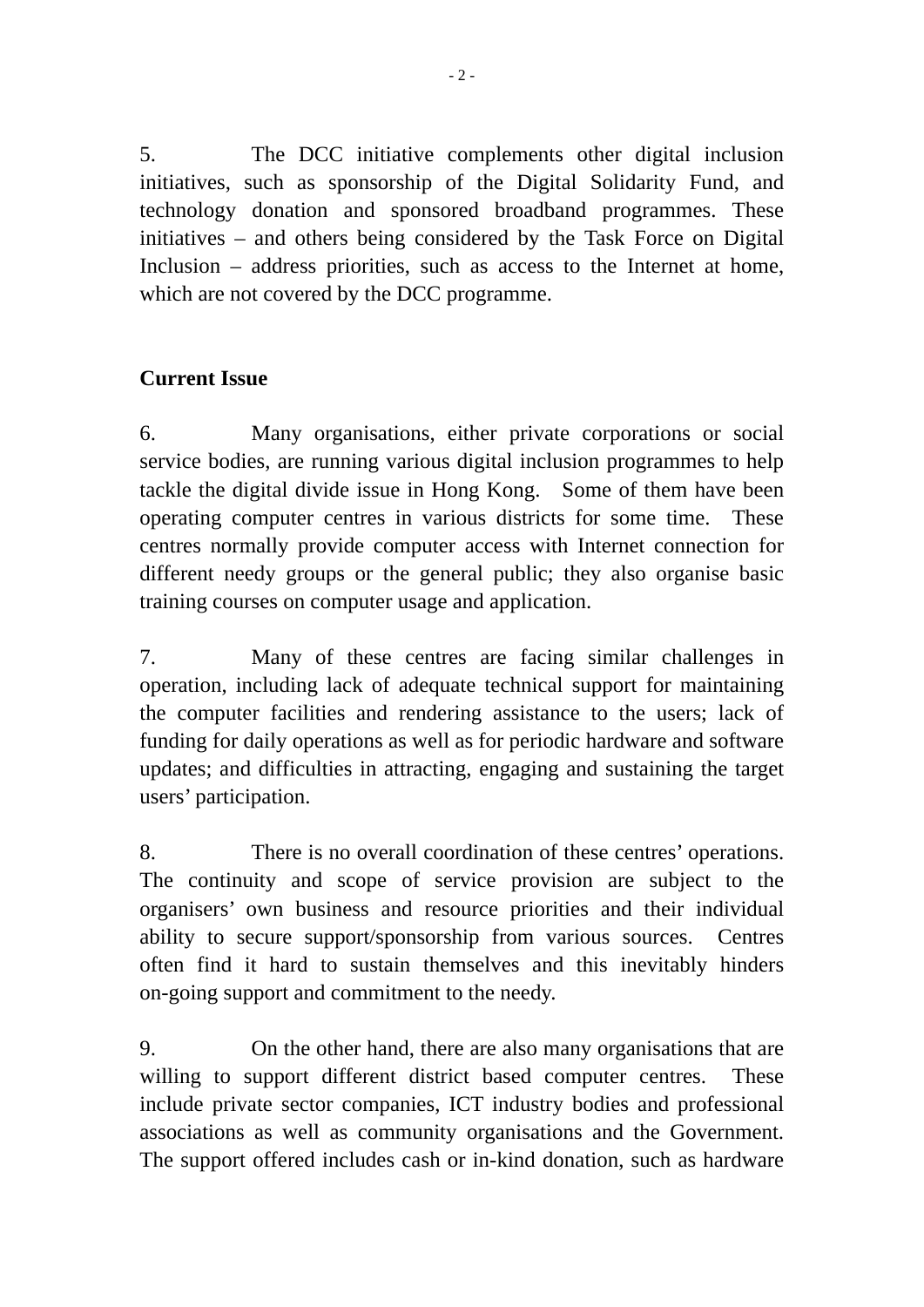and software; professional ICT advice; technical support; and volunteer services. However, there is no overall coordination of this support. This means that individual centres – particularly smaller ones – can find it difficult to attract the attention of relevant sponsors, let alone to secure their sustained support to the centres' operation.

### **Expression of Interest Exercise**

10. Through the DCC pilot scheme, the Government seeks to explore viable proposals to address the afore-mentioned challenges. Community organisations and private sector sponsors have been invited to form a tripartite partnership with the Government in leading the implementation and management of the DCC.

11. In mid 2008, the OGCIO invited over 160 ICT professional bodies and industry associations, community organisations as well as the private sector to submit expressions of interest with proposals for participating in the pilot scheme.

12. A total of 24 proposals were received in response to our invitation. After detailed assessment and further discussion with proposers of the shortlisted prospective proposals, a joint proposal from three organisations was identified as providing the greatest benefit and potential in driving the sustainable development of the DCC movement in the wider community.

#### **The Proposal**

13. The joint proposal was submitted by the Hong Kong Cyberport Management Company Limited, the Hong Kong Council of Social Service and the Internet Professional Association. It seeks to enhance the capacity of district based cyber centres, both existing and new ones, by forming an allied network amongst them. Through strengthening the branding, coordination and support network with those district cyber centres joining the alliance (affiliated centres), more ongoing and sustainable sponsorship and support can be secured for cyber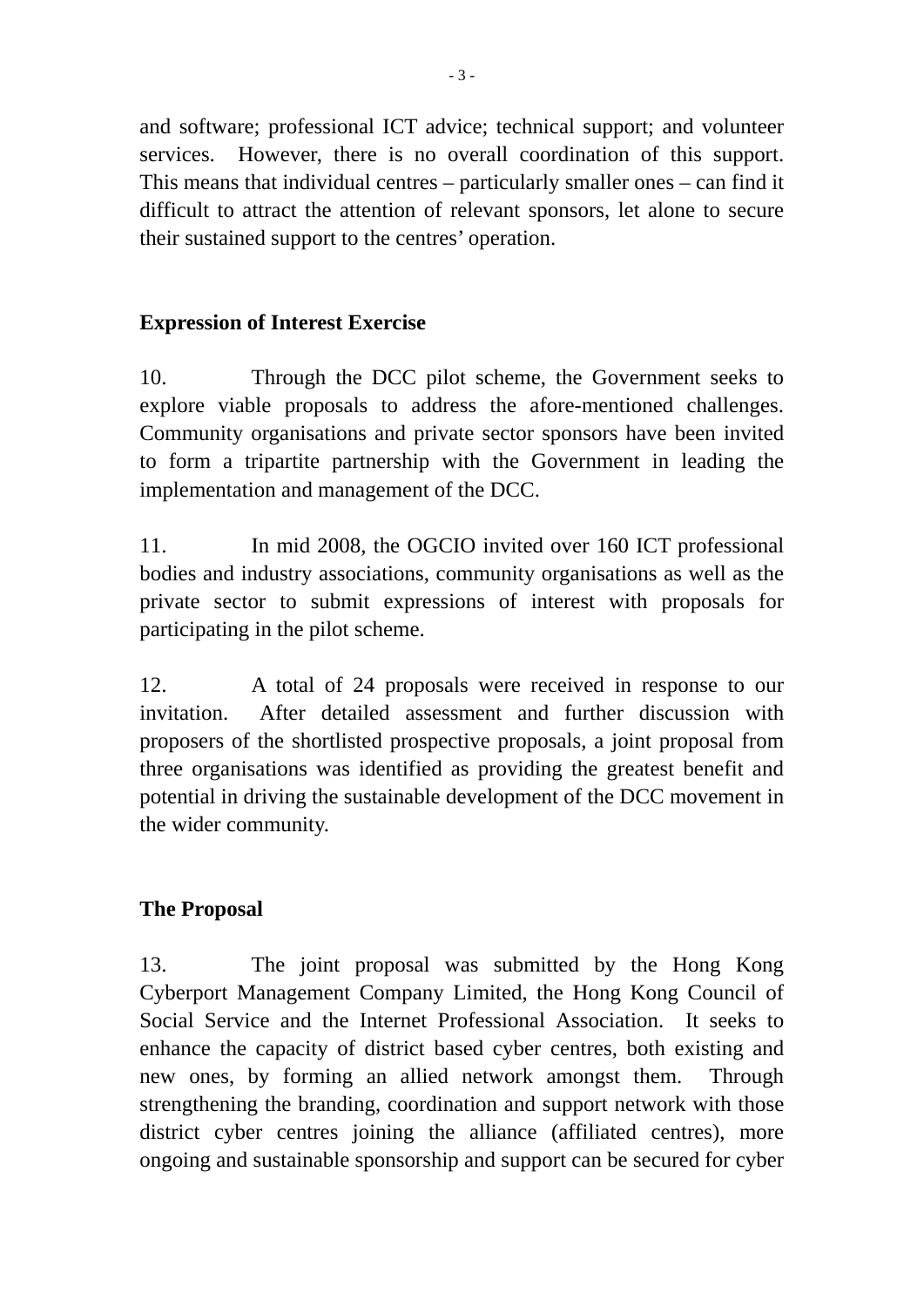centres in different districts to provide more effective and quality services to the needy groups in the community, and in turn help them integrate into the information society.

14. The proposed service model is depicted in the following diagram.



15. Some of the major service provisions proposed are highlighted as follows –

the Alliance will develop and promote the DCC branding for the affiliated centres to attract and coordinate support and sponsorship, both in cash and in-kind, from major IT companies, industry and professional bodies, Internet Service Providers as well as other donors for the affiliated centres;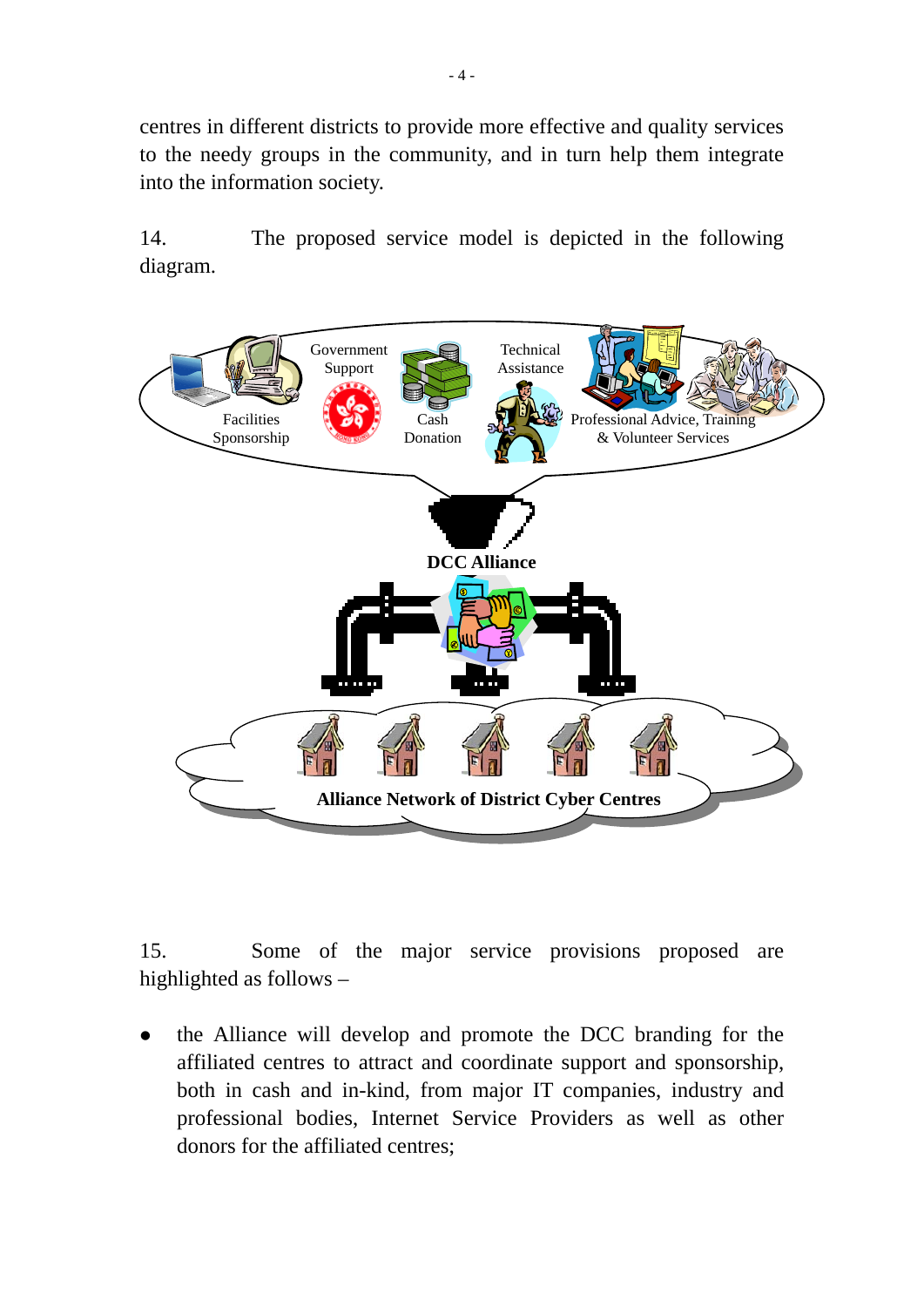- the Alliance will advise individual centres about the resources they require to meet their social objectives, and will mobilize the appropriate support and sponsorship from donors;
- z the Alliance will provide helpdesk and on-site technical support service to help its affiliates solve daily ICT operational issues, maintenance issues, etc;
- the affiliates will be offered an opportunity to purchase high-end computers via a lease-to-own method at a price much lower than the market price;
- a Laptop Library will be set up for needy users to borrow via the cyber centres network of the Alliance; and
- professional volunteers will be pooled together to develop practical course syllabus and materials, and to deliver customised training to the affiliated centres' staff, trainers as well as the needy groups served by individual centres.

16. The Alliance has lined up over 40 partners, supporting organisations and private sector sponsors to support the implementation of the proposal, which include community and education organizations, professional and industry organisations, business community, as well as a number of interested district based computer centres serving different needy communities.

### **Initial pilot**

17. Implementation work of the Alliance is currently underway and is scheduled for an initial pilot launch in February 2009. Over the following 4-6 months, the Alliance will develop and test out the business processes, governance arrangements and management structures needed to support its operation.

18. During the initial pilot phase, the Alliance plans to support up to 10 affiliated centres equipped with a total of 250 computers and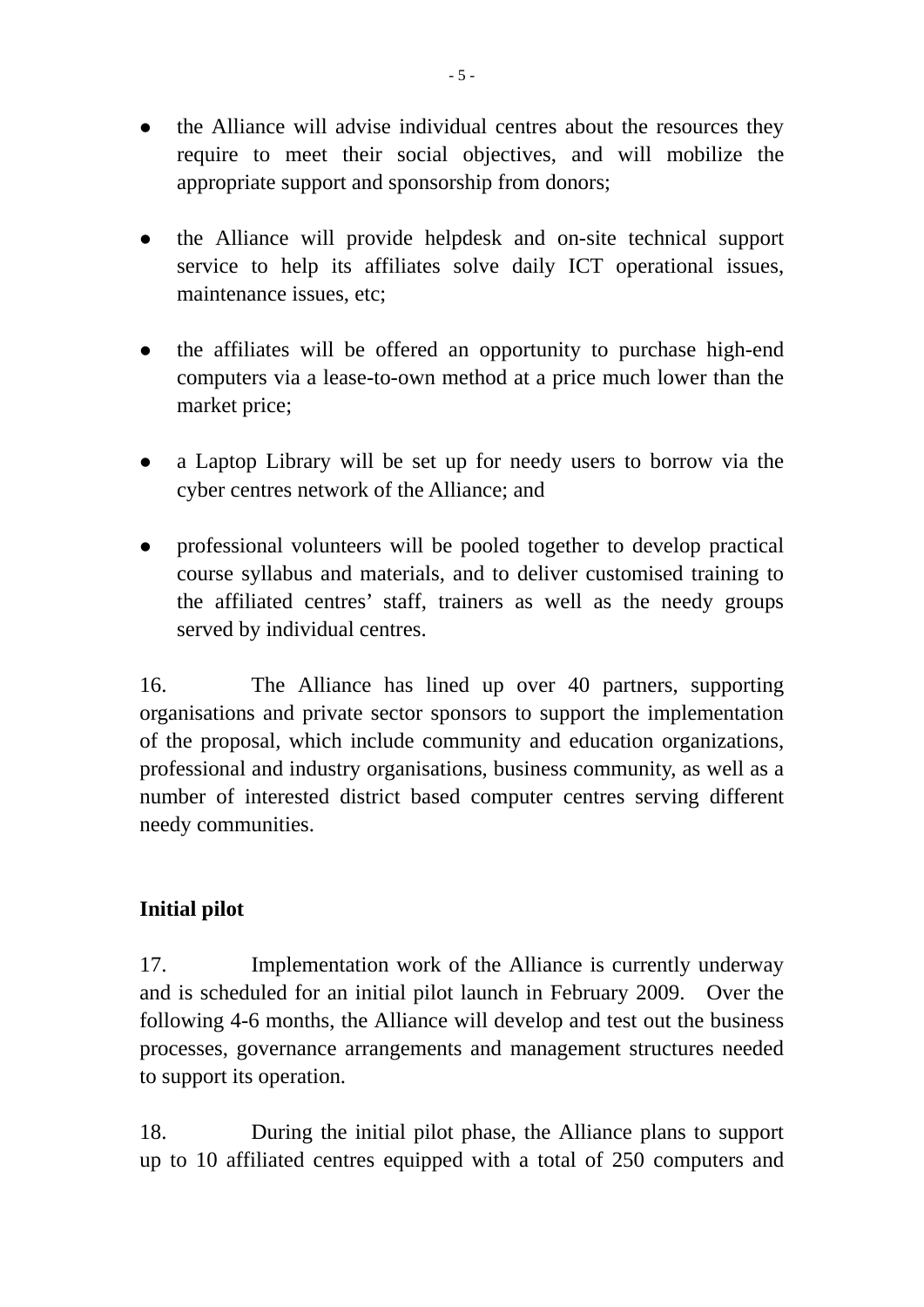related ICT facilities, at various locations serving different needy communities including youth, elderly, women, etc. A Laptop Library with 250 laptop computers for loan to cyber centres and their users will be established. Training curricula/programmes will also be devised for the affiliated centres.

19. Under the tripartite partnership arrangement of the DCC pilot scheme, OGCIO has provided a sponsorship of HK\$4.7 million to support the proposal while the Alliance has also secured commercial sponsorship of a similar amount of some HK\$4.7 million, both in cash and in-kind, including professional support, hardware, software, service donation etc., to facilitate the implementation and rollout of the pilot operation.

## **Future Development**

20. The initial pilot is intended to pave the way for longer term service development, with a view to expanding the alliance network to cover more cyber centres in different districts and through creating more value added support services to the affiliated centres.

21. The proposal projects a further 12 months' plan of service development and expansion of the pilot operation to 25 affiliated centres with 625 computer equipment and ICT facilities, and making up a sum of 1,000 laptop computers in the Laptop Library for share use among the affiliated centres and their users. An award scheme will be developed for members of the affiliated centres to encourage life-long education and application on ICT skills as well as promote mutual help in ICT teaching and learning within the community. To strengthen the sustainable development of the DCC movement, an ICT professional training and development programme for volunteers and youth will also be introduced.

22. An additional funding of some HK\$23.8 million is estimated for the expanded pilot operation. Besides seeking further support from the Government, the Alliance will extend the tripartite partnership with private sector to leverage more commercial sponsorship.